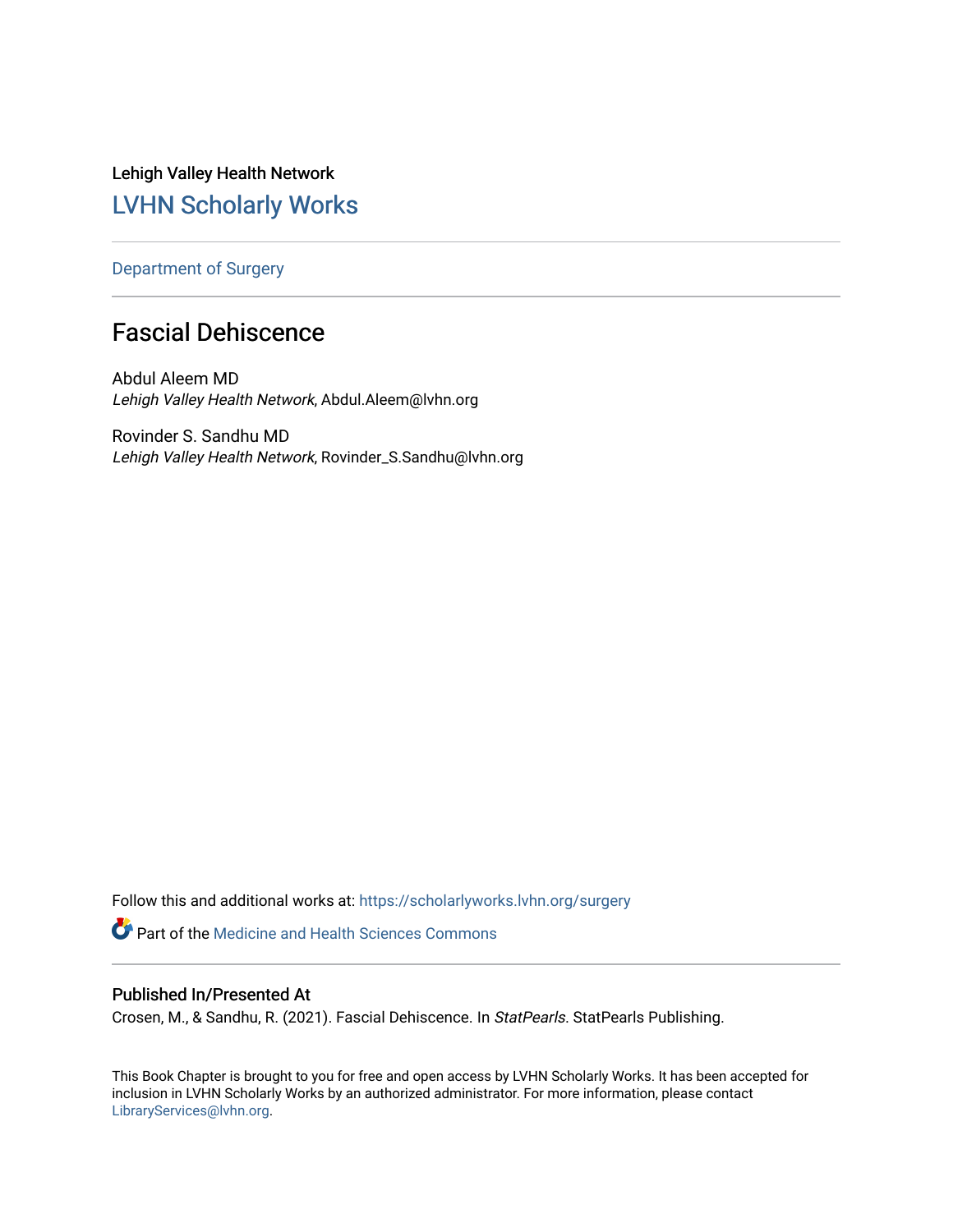# Fascial Dehiscence

Crosen M, Sandhu R.

## Continuing Education Activity

Fascial dehiscence is a significant complication of abdominal surgery, particularly cases done in an emergent setting. Associated bowel obstructions and strangulation, or evisceration, present a considerable morbidity and mortality burden on the post-operative patient. This activity reviews the etiology and pathophysiology of fascial dehiscence, highlights the evaluation of suspected dehiscence, describes the management of confirmed dehiscence, and identifies interprofessional opportunity to enhance patient outcomes through early detection and intervention.

#### **Objectives:**

- Identify the etiology of fascial dehiscence.
- Review the evaluation of wound issues and drainage concerning possible dehiscence in the postoperative patient.
- Describe the operative and nonoperative treatment modalities for patients following fascial dehiscence.
- Summarize interprofessional team strategies for improving care coordination and communication to improve outcomes for patients experience fascial dehiscence.

Access free multiple choice [questions](https://www.statpearls.com/account/trialuserreg/?articleid=21625&utm_source=pubmed&utm_campaign=reviews&utm_content=21625) on this topic.

## Introduction

Fascial dehiscence is a concerning complication of open surgical intervention, which often results in the need for additional surgical intervention; dehiscence also represents a significant influence on postoperative morbidity and mortality. High clinical suspicion is essential for early identification and treatment to prevent short- and long-term complications such as chronic wounds, hernias, and evisceration. Optimizing patient factors and surgical techniques can limit the rates of development of fascial dehiscence and thus spare the patient the associated morbidities and need for additional surgical procedures.

## Etiology

Traumatic mechanisms, surgical site infections, poor nutrition, comorbidities (i.e., diabetes, chronic steroid use), and prolonged critical care course all increase the risk of fascial dehiscence. Fascial dehiscence places patients at risk of hernias and their associated short- and long-term complications, including obstruction and strangulation. Additionally, progression to evisceration represents a true surgical emergency[.\[1\]](#page-5-0)[\[2\]](#page-5-1)[\[3\]](#page-5-2)[\[4\]](#page-6-0)

## Epidemiology

Fascial dehiscence is a complication of both elective and emergent surgeries. Rates of fascial dehiscence following open elective surgery are 1 to 3%. Emergent operations have a higher rate of fascial dehiscence at 5-50%; when trauma laparotomy is performed, rates from 5-10% for definitive laparotomy. Damage-control procedures whether trauma or emergency general surgery are associated with fascial dehiscence rates of 13 to 50%[.\[1\]](#page-5-0)[\[2\]](#page-5-1) [\[3\]](#page-5-2)[\[4\]](#page-6-0)

Given the number of open operations performed yearly (approximately 2 million per year in the U.S. from 2009-2013),[\[5\]a](#page-6-1) notable number of patients have their postoperative course complicated by fascial dehiscence with resultant increases in costs, length of stay, need for additional interventions, and complications.

# Pathophysiology

Research has identified several mechanisms for the development of fascial dehiscence, secondary to both modifiable and non-modifiable factors. Traumatic injury requiring exploratory laparotomy is itself a risk factor; presumably, the damage-control nature of the surgery, the open abdomen, and re-exploration (with associated potential for loss of domain), and the often critical nature and course of these patients present likely mechanisms for poor fascial healing. Emergency non-trauma surgical intervention confers a similar risk. The high rates of associated sepsis and intraabdominal contamination, prolonged critical care requirements including the need for vasopressors for shock states, elevated rates of ileus and pulmonary complications, need for planned or unplanned re-exploration and development or continuation of malnutrition states present a myriad of factors influencing the breakdown of the fascial closure.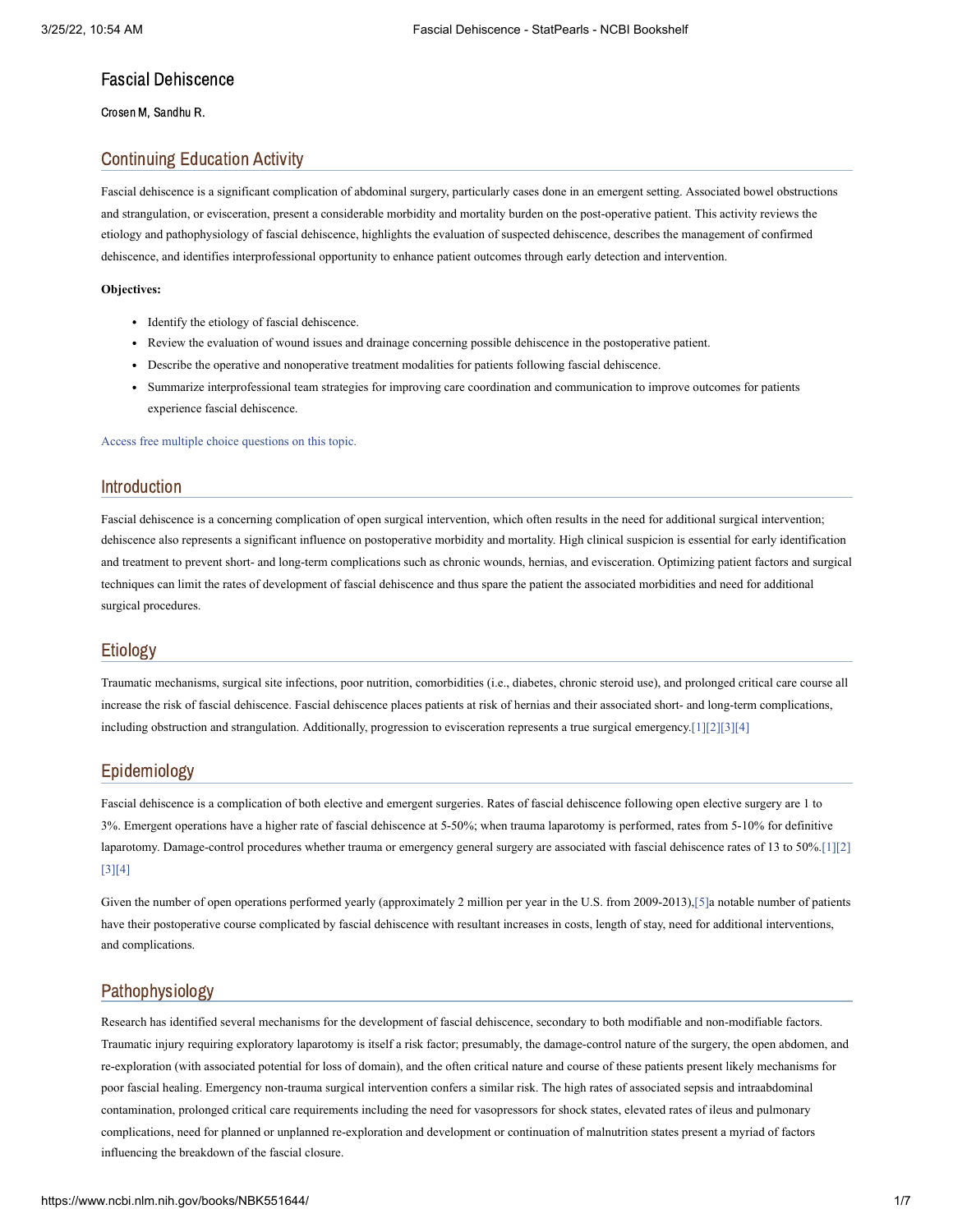Surgical site infection is a well-documented cause of dehiscence; bacteria and inflammatory factors present in infected sites are detrimental to wound healing. Nutritional factors, including preoperative malnutrition or prolonged delay in the resumption of postoperative enteral or parenteral nutrition, can deprive the body of needed substrates for adequate healing. Chronic steroid use is a well-known inhibitor of tissue repair; chronic diseases such as ESRD and diabetes and their associated microvascular complications similarly are well-published independent risk factors for failure of wound healing and surgical site infections. Importantly, clinicians cannot ignore a technical error as a cause; loose knots, tissue strangulation, or inadequate tissue incorporation in suture bites can lead to failure of the fascial closure and tissue dehiscence. Smoking is also a well-known inhibitor of wound healing[.\[6\]](#page-6-2) Obesity has correlations with poor wound healing and skin dehiscence; evidence has not directly linked obesity with fascial dehiscence; however, extrapolation of data suggests a trend in increased fascial complications in obese patients.[\[7\]](#page-6-3) Seroma/hematoma presents a risk of superficial wound dehiscence, though data are lacking to show a risk of fascial dehiscence.[\[8\]](#page-6-4)

The physiology of wound healing involves a well-choreographed pathway. Local tissue factors promote platelet aggregation, acute hemostasis, and chemotaxis. The inflammatory response recruits neutrophils, macrophages, and fibroblasts, which clear cellular debris and begin the formation of a regenerative matrix. Angiogenesis occurs, extracellular matrix components get deposited, and collagen forms and remodels. This process is detailed and complicated, requiring multiple cofactors, enzymatic signals, adequate vascularity, and tissue oxygenation. The process commences immediately upon injury, or in this case, surgical incision and closure, and continues for months with remodeling and maturation. Collagen production begins within 12 to 72 hours of injury and peaks within 7 to 21 days; 80% of tissue strength returns at three months. Due to the complicated nature of wound healing, multiple opportunities for factors detrimental to the process are present.

Ultimately, dehiscence results from a failure or inadequacy in the wound healing pathway. Deprivation of tissue repair factors and substrates, overabundance of inflammatory cells and products, presence of clinically significant bacteria load, or malperfusion (from tissue strangulation, microvascular disease, or critical illness) all act at the cellular level to impair the healing pathway; reducing the risk of fascial dehiscence relies upon the optimization of these factors as able given the patient's clinical status and course.

## History and Physical

As with any condition, a thorough history and physical is necessary. The history may be limited in critically ill postoperative patients, particularly if intubated; bedside nurse reports can be essential in this situation. New or markedly increased wound drainage or a new abdominal wall bulging are indicators of dehiscence of the fascia. The clinician should ask the patient about obstructive symptoms, including nausea, vomiting, or obstipation. Patients may report pulling or popping sensation as the inciting symptom; often, this may occur during an episode of coughing, straining, or retching.

The clinician should also elicit surgical history, with a particular focus on recent surgical procedures as dehiscence is most likely during the first 1 to 2 weeks following surgical procedures. The medical history should also have a specific focus on diabetes, conditions requiring chronic steroid use (COPD, adrenal insufficiency, etc.), connective tissue disorders, and malnutrition. Smoking history and an updated medical list are also necessary.

A focused abdominal examination should follow. The prior incision site should undergo inspection for signs of infection, including erythema or drainage. If drainage is present, the character is important; purulent fluid raises suspicion of underlying surgical site infection. Clear or serousappearing drainage may represent decompressing seroma or may be normal in small quantities as healing progresses. The classic "salmon-colored" drainage is concerning for fascial dehiscence. The abdomen should be palpated to evaluate for any masses or bulging, which could signify seroma, abscess, or herniation of abdominal contents. Peritoneal signs (guarding, rebound tenderness) may be present if organ space infection or bowel ischemia exists.

Often, surgical closures, including staples, sutures, or negative pressure wound therapy devices may be present. If the skin closure remains intact, removal of sutures/staples before imaging or presence of a surgeon is not recommended as opening the incision may lead to the conversion of fascial dehiscence to evisceration requiring emergent surgical intervention. Probing of the wound with sterile swabs (i.e., between staples at areas of persistent skin separation) may be performed to evaluate the integrity of the fascial closure and attempt to detect fascial separation though this is best left to the discretion of a surgeon.

In some instances, patients will present with obvious or suspected dehiscence, as noted during dressing change (packing or negative pressure wound therapy), when superficial tissues have been left open to heal by secondary intention. Fascial defects, with or without visualized underlying bowel loops, may be visible. The diagnosis of fascial dehiscence should be clear in this subset of cases. Bowel evisceration, if noted, should prompt emergent surgical evaluation.

#### Evaluation

Early involvement of a surgical provider, preferably the surgeon who performed the fascial closure, is prudent for the evaluation and management of suspected dehiscence. In the stable patient with no evidence of evisceration, imaging should be obtained to evaluate for the presence and size of the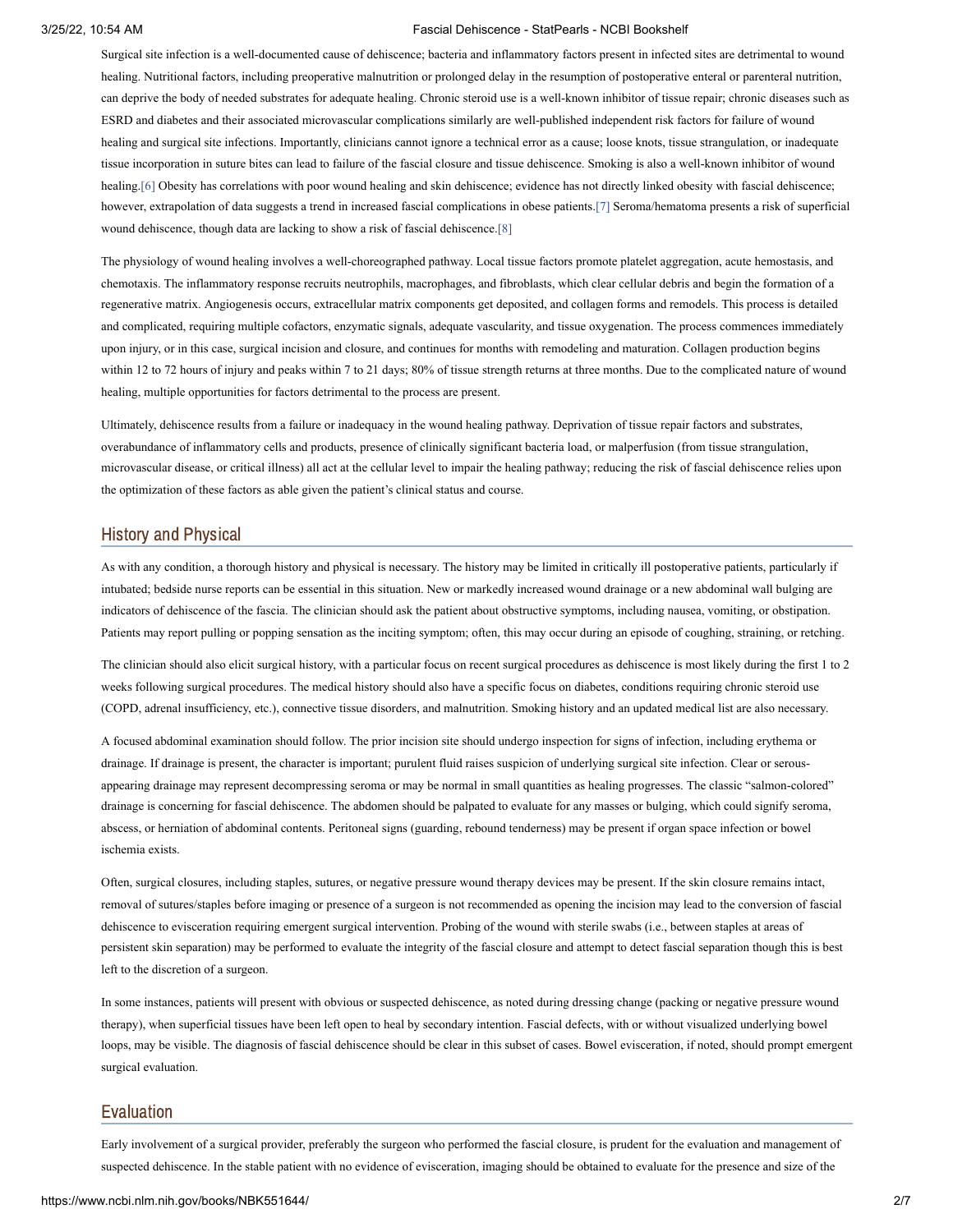fascial defect; abdominopelvic CT with contrast provides excellent anatomic details and can also identify additional pathology including superficial/deep/organ space abscesses and herniation of abdominal contents through the fascial defect.

As noted previously, the opening of the incision is not a recommended process, as this can lead to evisceration and the need for an emergent operative procedure. Instead, radiologic evaluation can guide decision-making as to whether elective/urgent operative intervention is necessary.

#### Treatment / Management

Several clinical factors guide treatment decisions for fascial dehiscence. If a patient experiences evisceration, the bowel should be wrapped in gauze moistened with warm saline to prevent fluid losses, and the patient should be prepared for emergent abdominal exploration to return the bowel to the abdominal cavity and provide overlying closure.

In the stable patient who experiences dehiscence with no evidence of underlying infectious complications, nonoperative management can be considerations if the skin overlying the fascial defect remains closed to prevent evisceration. For patients with a prolonged open abdomen course, abdominal contents may become frozen; these patients are at relatively low risk of bowel herniation and may not require future repair of the defect. For patients who do not have a frozen abdomen, the defect can be monitored and allowed to develop into a controlled hernia, which may be repaired at a future date in an elective fashion once the patient has recovered from the index procedure, and acute inflammation has resolved; importantly, no signs of peritonitis, strangulation, or obstruction should be present if nonoperative management is to merit consideration. Additionally, the clinician must weigh the risk of bowel strangulation posed by small defects.

Indications for operative intervention include evisceration, evidence of bowel strangulation/ischemia, bowel obstruction, or undrained infectious collection. Return of herniated bowel contents to the abdominal cavity should occur. Superficial, deep, or organ space infections should be drained and washed out. Nonviable tissues require debridement; bowel resection may be necessary if bowel segments are irreversibly ischemic.

Multiple techniques are available for closure of the fascial defect. If the dehiscence is small and fascia is healthy, the edges can undergo debridement, and primary closure can take place. Augmentation of the repair with mesh has been shown to improve outcomes and reduce recurrence; surgeons should avoid mesh in infected cases or cases requiring bowel resection, though consideration of biologic mesh repair is reasonable. Large defects that do not easily approximate may need to be managed with progressive wound closure, including open abdomen with vacuum therapy, sequential tightening of progressive closure devices (such as Wittmann patch), or creation of planned hernia via the development of cutaneous flaps closed over the defect. In severe cases, the application of a biologic graft for eventual skin grafting may be necessary.

Abdominal component separation may be useful in some large defects; however, care must be taken not to negatively impact future reconstructive options as patients experience fascial dehiscence requiring reoperation are at high risk of incisional hernia formation in the future. Consequently, component separation in the acute setting is not a routine recommendation. Patients with large defects are likely better treated in the acute setting in a nonoperative manner if able, or with a non-fascial disrupting technique as mentioned above if surgical intervention is needed; staged repair with various component separation techniques can then be pursued in both the expectantly managed groups and those who develop subsequent incisional hernias with greater options for fascial release and closure.<sup>[9][\[10\]](#page-6-6)</sup>

If closure does not take place immediately and incisional hernia is allowed to develop, then re-closure can be pursued at a later time to prevent complications related to hernia incarceration, obstruction, or strangulation. Adequate time, usually at least 2 to 3 months, should elapse to allow for healing from the initial procedure. The patient's clinical status should be optimized, including nutrition factors, in addition to adequate management of comorbidities. Ideally, patients will have returned to their baseline functional status before elective fascial repair. The above-listed techniques are all applicable for re-closure, with the additional benefit of a clean field and the opportunity for non-absorbable mesh placement. No difference has been identified in subsequent wound complications with continuous vs. interrupted suture repair of defects or with the type of suture material used. [\[11\]](#page-6-7) Mesh repair has been found to have multiple complications, including abscess formation, fistula, adhesive bowel obstruction, and bowel erosion; the markedly decreased recurrence rate for incisional hernia repaired with mesh have been found to outweigh the potential risks of mesh use.[\[12\]](#page-6-8) Both open and laparoscopic repairs are viable options with low recurrence rates when using a mesh, as opposed to primary fascial repair alone[.\[12\]](#page-6-8)[\[13\]](#page-6-9)

## Differential Diagnosis

Differential diagnosis includes postoperative subcutaneous seroma, which may decompress through the incision with exertion or if it develops substantial size. Surgical site infection with abscess formation is additionally in the differential and may exist concurrently with fascial dehiscence given the association between infection and fascial closure breakdown. Pre-existing hernias may also be present and may not have been addressed in the index operation, so abdominal bulging away from the incision may represent hernia, which could be pre-existing or enlarging.

## Prognosis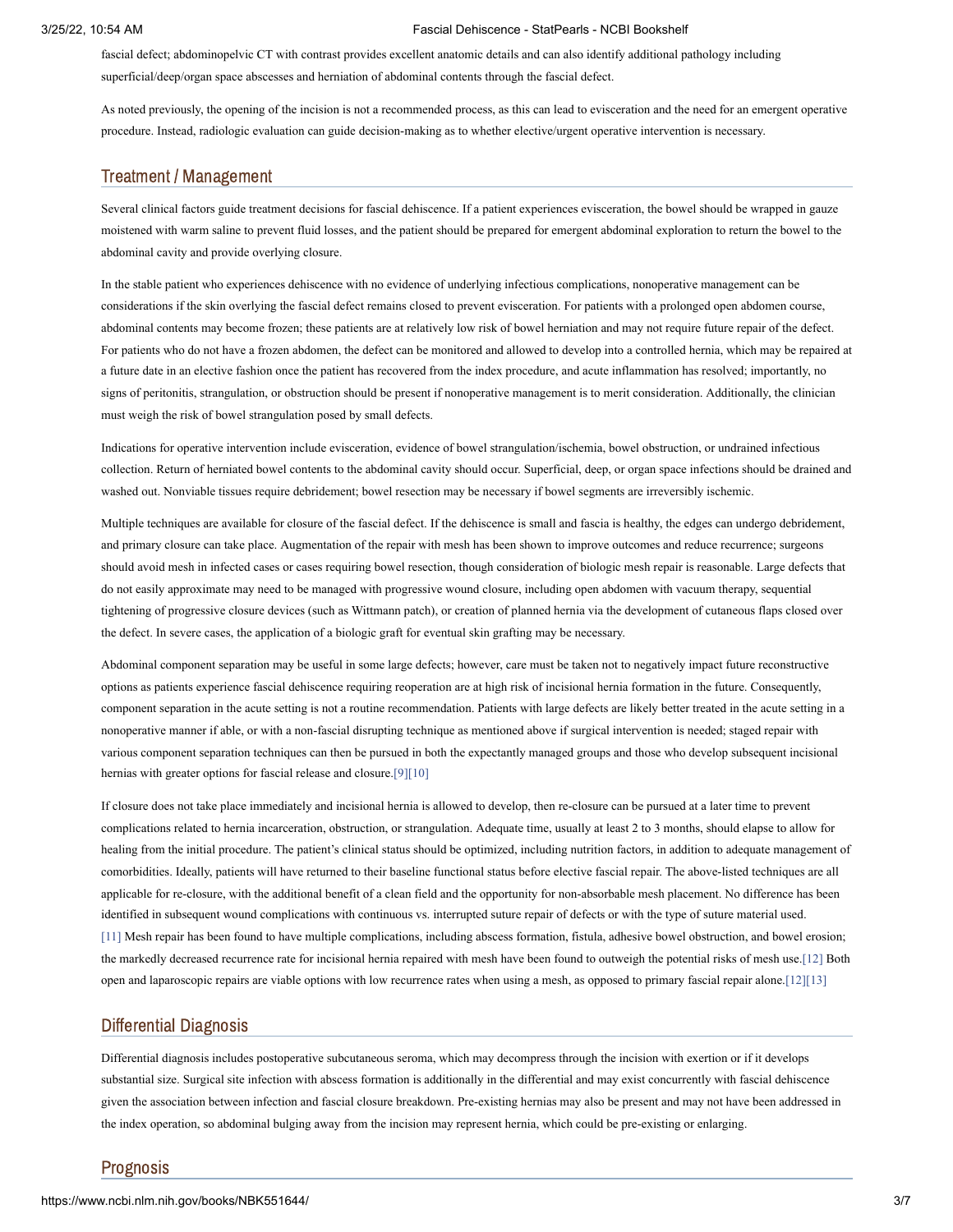Fascial dehiscence after abdominal surgery is a major contributor to patient morbidity and mortality. Subsequent complications following dehiscence are estimated to be as high as 75%; published reports on mortality range from 15 to 50%. Prolonged hospital course (15 to 26 days), increased intensive care requirements, and higher healthcare costs are all associated with abdominal wall complications following laparotomy. While prompt recognition and treatment are important, the development of fascial dehiscence presents a substantial morbidity and mortality burden for the patient irrespective of the timing of subsequent intervention[.\[14\]](#page-6-10)[\[15\]](#page-6-11)[\[16\]](#page-6-12)

## **Complications**

As noted above, the development of fascial dehiscence places a considerable morbidity and mortality burden on the affected patient. Development of subsequent infections is a concern with an approximate 10% risk; abdominal washout should be a consideration, and skin/subcutaneous tissues may be left open to heal by secondary intention when urgent/emergent reoperation is necessary, and the surgeon encounters frankly contaminated, or necrotic tissue[.\[17\]](#page-6-13) Complications include death, evisceration, and associated infections in the acute setting; bowel herniation can occur, and an incisional hernia can form with the development of subsequent bowel obstruction and/or strangulation in both the short- and long-term setting. The need for additional procedures to repair the defect or hernia, reduce or resect involved bowel, and drain accumulated fluid collections potentiate the risks of anesthesia-, surgical- and hospital-associated complications including pneumonia, hospital-acquired infection, prolonged ICU courses, deconditioning, adhesive small bowel obstruction, venous thromboembolic events, and need for short- or long-term rehab/nursing care. Notably, fascial dehiscence can vastly impact a patient's duration, and quality of life and consequently modifiable risk factors (both patient and technical) should be managed to improve patient outcomes[.\[14\]](#page-6-10)[\[15\]](#page-6-11)[\[16\]](#page-6-12)

## Deterrence and Patient Education

Multiple modifiable factors exist which can alter the outcome of abdominal surgeries and can influence the prevention (or formation) of wound complications, including fascial dehiscence. For the elective patient setting, smoking cessation before surgical intervention is optimal[.\[18\]](#page-6-14)[\[19\]](#page-6-15) Blood glucose should be under control in the pre-, peri- and postoperative setting[.\[20\]](#page-6-16) Steroid use should be avoided or minimized as able; however, this may not be feasible in patients on chronic steroids. Nutrition requires supplementation and nutritional parameters may be measured if concern for preoperative malnutrition exists. Intraabdominal distention secondary to ileus, bowel obstruction, or urinary retention should be managed with decompression (i.e., nasogastric tube placement, catheterization). Pulmonary interventions to reduce atelectasis and promote oxygenation should be implemented.

For the damage-control or open abdomen patients, closure of the abdomen as soon as clinically safe is the recommended course; more than four reoperations before closure has been found to be associated with a significant increase in the rates of failure of primary fascial closure[.\[21\]](#page-6-17) Delayed closure in the setting of resuscitative efforts can result in bowel edema, which increases intraabdominal pressure upon closure of the fascia. Loss of abdominal wall domain can occur, and fascial edges may not be approximated with minimal amounts of tension, thus increasing the risk for a breakdown of the closure. In the setting of loss of domain, multiple strategies exist to aid in closure including botulinum toxin, sequential closure with hook-and-loop devices, component separation, progressive pneumoperitoneum, and mesh (typically biologic) utilization; in severe cases, skin flaps may be raised and closed without fascial re-approximation creating a controlled hernia.[\[22\]](#page-6-18)[\[23\]](#page-6-19)

Incision type has been considered to be a risk factor for the development of dehiscence. Data is not strong; however, trends towards a lower rate of fascial complications have occurred for transverse or oblique incisions as opposed to the midline or paramedian incisions.[\[24\]](#page-6-20) However, the type of incision appropriate for the planned procedure often dictates the decision regarding incision placement and orientation.

For all fascial closures, attention to the surgical technique is essential. Care should be taken to snugly approximate fascial edges without strangulating tissue. Knots should be securely tied. Monofilament suture has been found to be associated with lower rates of subsequent dehiscence as compared to multifilament suture[.\[25\]](#page-6-21) No difference in dehiscence rates has been identified with the use of absorbable vs. non-absorbable suture. Additionally, no difference in dehiscence rates has correlated to continuous vs. interrupted sutures or mass vs. layered fascial closure.[\[25\]](#page-6-21)[\[26\]](#page-6-22)[\[27\]](#page-7-0) Weak evidence suggests that a "small-bites" technique, with 5-8 mm fascial bites placed every 5 mm, may reduce the incidence of complications[.\[28\]](#page-7-1) The closure (or non-closure) of the peritoneal layer is not associated with the development of fascial dehiscence[.\[29\]](#page-7-2)[\[27\]](#page-7-0) Evidence suggests that a suture to wound length ratio of 4:1 in continuous suture closure reduces fascial closure breakdown[.\[30\]](#page-7-3) Drains have not been found to prevent fascial dehiscence, however drains or ostomies should not be sited within the midline incision as these can increase the incidence of fascial problems. [\[29\]](#page-7-2)

The use of retention sutures (internal or external) is a long-standing topic of discussion in the surgical realm, particularly in terms of fascial dehiscence and evisceration. Classic teaching states that retention sutures prevent evisceration, however, do not serve to prevent fascial dehiscence; a recent small randomized series contradicts this finding with a decrease in dehiscence rates noted in the retention suture group[.\[31\]](#page-7-4) Ultimately, retention suture use is left to the discretion of the operating surgeon, though likely only presents a benefit in patients at high risk of wound complications[.\[31\]](#page-7-4)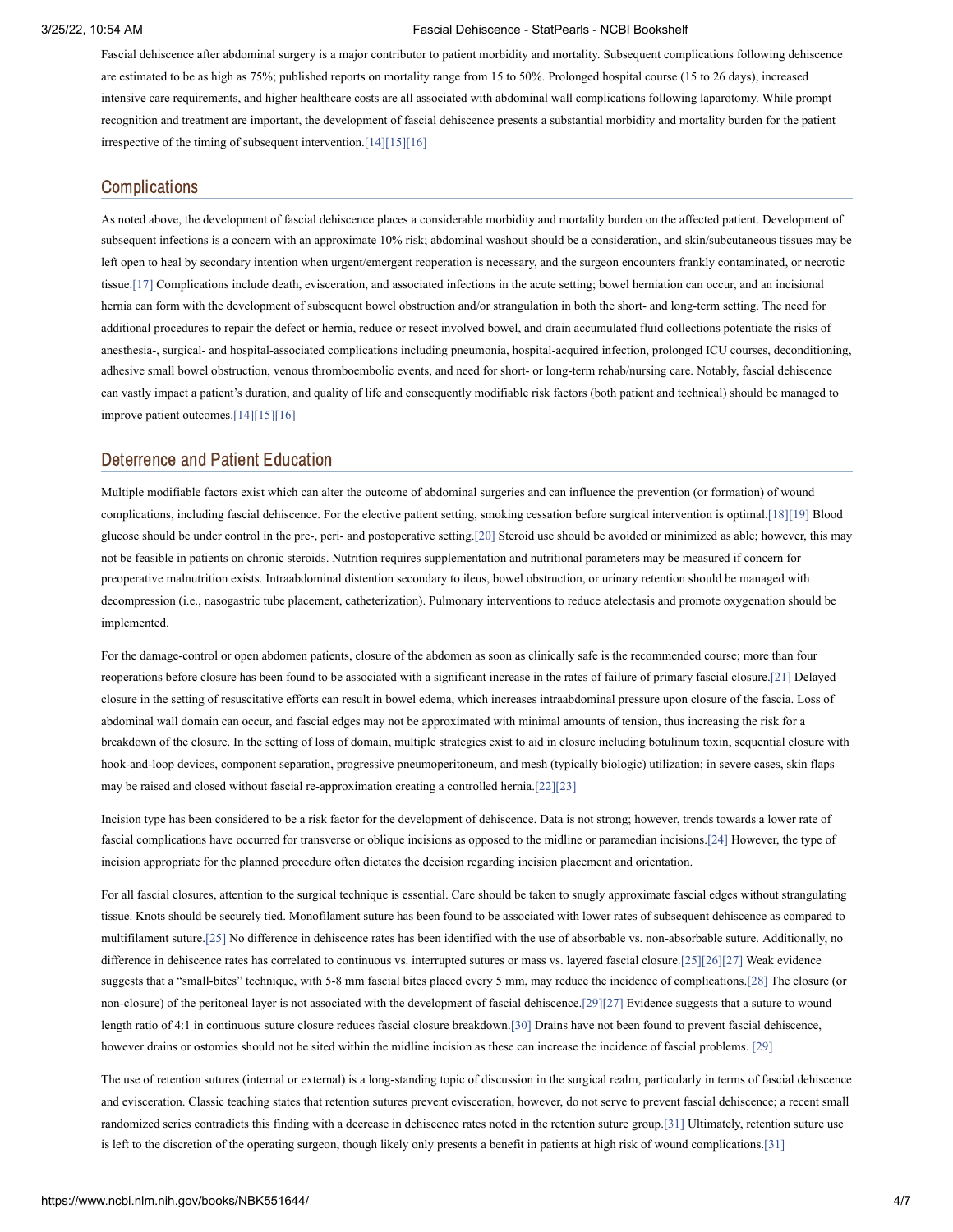Patients should be educated on wound care and concerning findings. Many surgeons will implement activity restrictions following abdominal surgery to prevent failure of the fascial closure. These tend to vary in length by surgeon and procedure. No strong evidence exists to support these recommendations as unavoidable activities of daily living (i.e., getting up from chair, coughing, straining with Valsalva) may equal or exceed the intraabdominal pressures generated with lifting[;\[32\]](#page-7-5) nevertheless, counseling patients to avoid straining, heavy lifting, and activities that cause incisional pain for several weeks following surgery is likely prudent. Patients should also receive instruction regarding concerning features that could develop including increasing or large volume wound drainage, development of focal bulging, or evidence of wound infection; early notification of their primary surgeon and clinical evaluation (in the office or emergency department) may prevent subsequent development of more serious wound complications.

# Enhancing Healthcare Team Outcomes

An interprofessional approach to patient care can act to prevent the development of fascial dehiscence and to enhance the recovery if it occurs via early recognition and intervention. Wound-care specialized nursing and other wound care clinicians provide a first-line opportunity to minimize risk via detection of increasing abdominal distention (i.e., ileus, obstruction) in need of decompression, urinary retention requiring catheterization, respiratory complications necessitating treatment, or wound drainage (either new-onset or with a change in character). Pharmacy involvement will come in the form of antimicrobial interventions if necessary; the pharmacist can verify dosing, perform medication reconciliation, and report any concerns to the medical team. Additionally, bedside wound care presents an opportunity for evaluation of wound healing and notice of developing issues. Respiratory care can provide benefit with pulmonary hygiene treatments to minimize atelectasis and promote oxygenation.

Also, the outpatient or emergency department providers may encounter with a patient experiencing fascial dehiscence as patients often seek initial care at their primary care office or in the emergency room. A high index of suspicion and early referral or consultation of a surgical provider offers an opportunity for optimum patient care.

Interprofessional collaboration and communication are essential team elements in the care and management of fascial dehiscence patients, leading to improved outcomes. [Level 5]

# Review Questions

- Access free multiple choice [questions](https://www.statpearls.com/account/trialuserreg/?articleid=21625&utm_source=pubmed&utm_campaign=reviews&utm_content=21625) on this topic.
- [Comment](https://www.statpearls.com/articlelibrary/commentarticle/21625/?utm_source=pubmed&utm_campaign=comments&utm_content=21625) on this article.



[Figure](https://www.ncbi.nlm.nih.gov/books/NBK551644/figure/article-21625.image.f1/?report=objectonly)

CT Abdomen Ventral Hernia. Contributed by Scott Dulebohn, MD



[Figure](https://www.ncbi.nlm.nih.gov/books/NBK551644/figure/article-21625.image.f2/?report=objectonly) Wound dehiscence. Image courtesy S Bhimji MD

# References

- <span id="page-5-0"></span>1. Harvin JA, Wray CJ, Steward J, Lawless RA, McNutt MK, Love JD, Moore LJ, Wade CE, Cotton BA, Holcomb JB. Control the damage: morbidity and mortality after emergent trauma laparotomy. Am J Surg. 2016 Jul;212(1):34-9. [PubMed: [26754456](https://www.ncbi.nlm.nih.gov/pubmed/26754456)]
- <span id="page-5-1"></span>2. Harvin JA, Sharpe JP, Croce MA, Goodman MD, Pritts TA, Dauer ED, Moran BJ, Rodriguez RD, Zarzaur BL, Kreiner LA, Claridge JA, Holcomb JB. Effect of damage control laparotomy on major abdominal complications and lengths of stay: A propensity score matching and Bayesian analysis. J Trauma Acute Care Surg. 2019 Aug;87(2):282-288. [PMC free article: [PMC6660375](https://www.ncbi.nlm.nih.gov/pmc/articles/PMC6660375/?report=reader)] [PubMed: [30939584](https://www.ncbi.nlm.nih.gov/pubmed/30939584)]
- <span id="page-5-2"></span>3. O'Meara L, Ahmad SB, Glaser J, Diaz JJ, Bruns BR. Outcomes of primary fascial closure after open abdomen for nontrauma emergency general surgery patients. Am J Surg. 2015 Dec;210(6):1126-30; discussion 1130-1. [PubMed: [26520871](https://www.ncbi.nlm.nih.gov/pubmed/26520871)]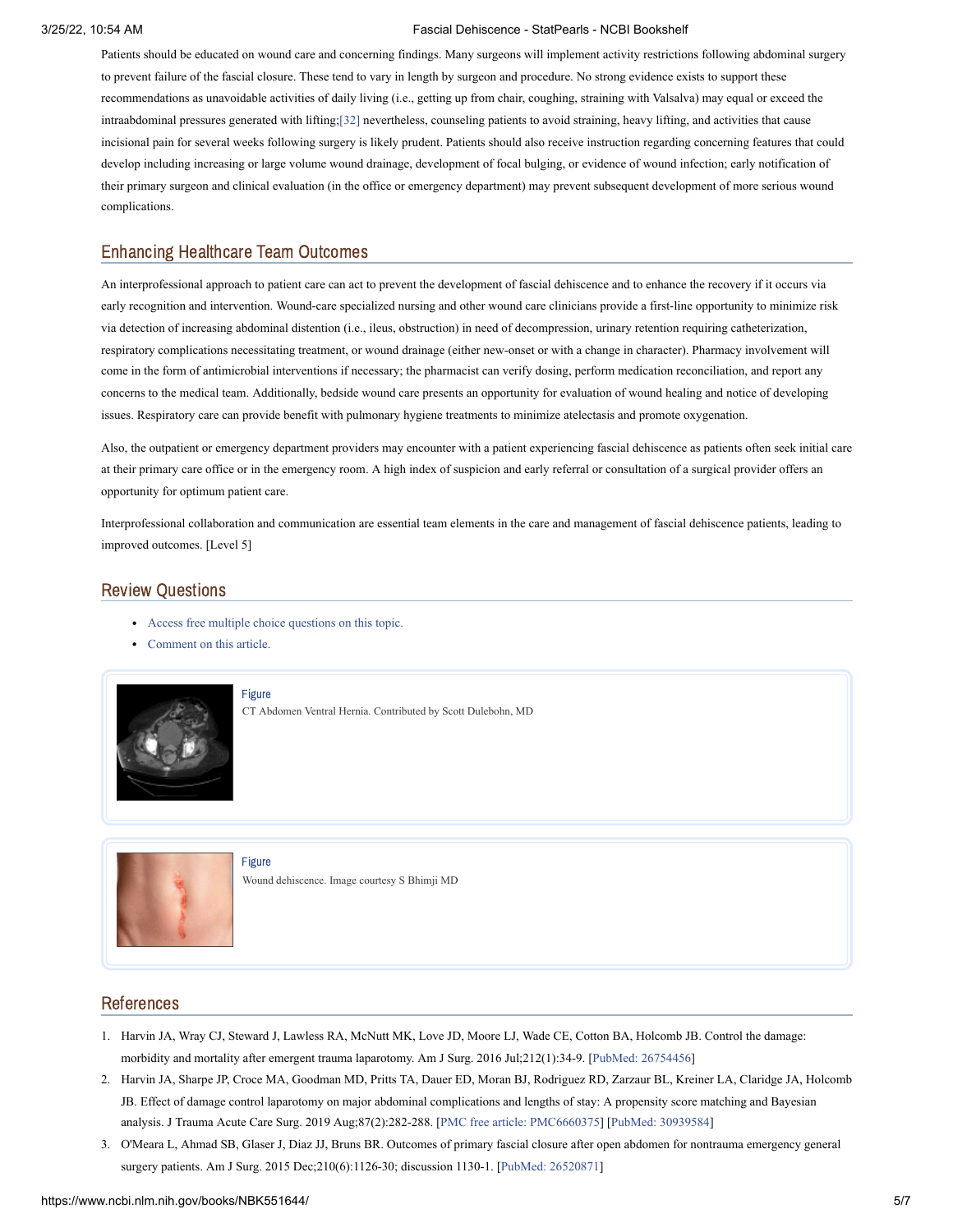- <span id="page-6-0"></span>4. George MJ, Adams SD, McNutt MK, Love JD, Albarado R, Moore LJ, Wade CE, Cotton BA, Holcomb JB, Harvin JA. The effect of damage control laparotomy on major abdominal complications: A matched analysis. Am J Surg. 2018 Jul;216(1):56-59. [PMC free article: [PMC6272122\]](https://www.ncbi.nlm.nih.gov/pmc/articles/PMC6272122/?report=reader) [PubMed: [29157889\]](https://www.ncbi.nlm.nih.gov/pubmed/29157889)
- <span id="page-6-1"></span>5. Carney MJ, Weissler JM, Fox JP, Tecce MG, Hsu JY, Fischer JP. Trends in open abdominal surgery in the United States-Observations from 9,950,759 discharges using the 2009-2013 National Inpatient Sample (NIS) datasets. Am J Surg. 2017 Aug;214(2):287-292. [PubMed: [28202162\]](https://www.ncbi.nlm.nih.gov/pubmed/28202162)
- <span id="page-6-2"></span>6. Tillou A, Weng J, Alkousakis T, Velmahos G. Fascial dehiscence after trauma laparotomy: a sign of intra-abdominal sepsis. Am Surg. 2003 Nov;69(11):927-9. [PubMed: [14627249](https://www.ncbi.nlm.nih.gov/pubmed/14627249)]
- <span id="page-6-3"></span>7. Sandy-Hodgetts K, Carville K, Leslie GD. Determining risk factors for surgical wound dehiscence: a literature review. Int Wound J. 2015 Jun;12(3):265-75. [PMC free article: [PMC7950784](https://www.ncbi.nlm.nih.gov/pmc/articles/PMC7950784/?report=reader)] [PubMed: [23692188\]](https://www.ncbi.nlm.nih.gov/pubmed/23692188)
- <span id="page-6-4"></span>8. Sandy-Hodgetts K, Watts R. Effectiveness of negative pressure wound therapy/closed incision management in the prevention of post-surgical wound complications: a systematic review and meta-analysis. JBI Database System Rev Implement Rep. 2015 [Jan;13\(1\):253-303.](https://www.ncbi.nlm.nih.gov/pubmed/26447018) [PubMed: 26447018]
- <span id="page-6-5"></span>9. López-Cano M, García-Alamino JM, Antoniou SA, Bennet D, Dietz UA, Ferreira F, Fortelny RH, Hernandez-Granados P, Miserez M, Montgomery A, Morales-Conde S, Muysoms F, Pereira JA, Schwab R, Slater N, Vanlander A, Van Ramshorst GH, Berrevoet F. EHS clinical guidelines on the management of the abdominal wall in the context of the open or burst abdomen. Hernia. 2018 [Dec;22\(6\):921-939.](https://www.ncbi.nlm.nih.gov/pubmed/30178226) [PubMed: 30178226]
- <span id="page-6-6"></span>10. Piccoli M, Agresta F, Attinà GM, Amabile D, Marchi D., "Complex abdominal wall study" Italian Collaborative Group. "Complex abdominal wall" management: evidence-based guidelines of the Italian Consensus Conference. Updates Surg. 2019 [Jun;71\(2\):255-272.](https://www.ncbi.nlm.nih.gov/pmc/articles/PMC6647889/?report=reader) [PMC free article: PMC6647889] [PubMed: [30255435\]](https://www.ncbi.nlm.nih.gov/pubmed/30255435)
- <span id="page-6-7"></span>11. van't RM, De Vos Van Steenwijk PJ, Bonjer HJ, Steyerberg EW, Jeekel J. Incisional hernia after repair of wound dehiscence: incidence and risk factors. Am Surg. 2004 Apr;70(4):281-6. [PubMed: [15098775\]](https://www.ncbi.nlm.nih.gov/pubmed/15098775)
- <span id="page-6-8"></span>12. Kokotovic D, Bisgaard T, Helgstrand F. Long-term Recurrence and Complications Associated With Elective Incisional Hernia Repair. JAMA. 2016 Oct 18;316(15):1575-1582. [PubMed: [27750295\]](https://www.ncbi.nlm.nih.gov/pubmed/27750295)
- <span id="page-6-9"></span>13. Petersson P, Montgomery A, Petersson U. Wound dehiscence: outcome comparison for sutured and mesh reconstructed patients. Hernia. 2014 Oct;18(5):681-9. [PubMed: [24916421\]](https://www.ncbi.nlm.nih.gov/pubmed/24916421)
- <span id="page-6-10"></span>14. Rodríguez-Hermosa JI, Codina-Cazador A, Ruiz B, Roig J, Gironès J, Pujadas M, Pont J, Aldeguer X, Acero D. [Risk factors for acute abdominal wall dehiscence after laparotomy in adults]. Cir Esp. 2005 May;77(5):280-6. [PubMed: [16420934](https://www.ncbi.nlm.nih.gov/pubmed/16420934)]
- <span id="page-6-11"></span>15. Gili-Ortiz E, González-Guerrero R, Béjar-Prado L, Ramírez-Ramírez G, López-Méndez J. [Postoperative dehiscence of the abdominal wound and its impact on excess mortality, hospital stay and costs]. Cir Esp. 2015 Aug-Sep;93(7):444-9. [PubMed: [25956459](https://www.ncbi.nlm.nih.gov/pubmed/25956459)]
- <span id="page-6-12"></span>16. Hahler B. Surgical wound dehiscence. Medsurg Nurs. 2006 Oct;15(5):296-300; quiz 301. [PubMed: [17128900\]](https://www.ncbi.nlm.nih.gov/pubmed/17128900)
- <span id="page-6-13"></span>17. Norman G, Atkinson RA, Smith TA, Rowlands C, Rithalia AD, Crosbie EJ, Dumville JC. Intracavity lavage and wound irrigation for prevention of surgical site infection. Cochrane Database Syst Rev. 2017 Oct 30;10:CD012234. [PMC free article: [PMC5686649\]](https://www.ncbi.nlm.nih.gov/pmc/articles/PMC5686649/?report=reader) [PubMed: [29083473\]](https://www.ncbi.nlm.nih.gov/pubmed/29083473)
- <span id="page-6-14"></span>18. DeLancey JO, Blay E, Hewitt DB, Engelhardt K, Bilimoria KY, Holl JL, Odell DD, Yang AD, Stulberg JJ. The effect of smoking on 30-day outcomes in elective hernia repair. Am J Surg. 2018 Sep;216(3):471-474. [PMC free article: [PMC6637424\]](https://www.ncbi.nlm.nih.gov/pmc/articles/PMC6637424/?report=reader) [PubMed: [29559083](https://www.ncbi.nlm.nih.gov/pubmed/29559083)]
- <span id="page-6-15"></span>19. Borad NP, Merchant AM. The effect of smoking on surgical outcomes in ventral hernia repair: a propensity score matched analysis of the National Surgical Quality Improvement Program data. Hernia. 2017 Dec;21(6):855-867. [PubMed: [28864961](https://www.ncbi.nlm.nih.gov/pubmed/28864961)]
- <span id="page-6-16"></span>20. Berríos-Torres SI, Umscheid CA, Bratzler DW, Leas B, Stone EC, Kelz RR, Reinke CE, Morgan S, Solomkin JS, Mazuski JE, Dellinger EP, Itani KMF, Berbari EF, Segreti J, Parvizi J, Blanchard J, Allen G, Kluytmans JAJW, Donlan R, Schecter WP., Healthcare Infection Control Practices Advisory Committee. Centers for Disease Control and Prevention Guideline for the Prevention of Surgical Site Infection, 2017. JAMA Surg. 2017 Aug 01;152(8):784-791. [PubMed: [28467526\]](https://www.ncbi.nlm.nih.gov/pubmed/28467526)
- <span id="page-6-17"></span>21. Frazee RC, Abernathy SW, Jupiter DC, Smith RW. The number of operations negatively influences fascia closure in open abdomen management. Am J Surg. 2012 Dec;204(6):996-8; discussion 998-9. [PubMed: [23022246\]](https://www.ncbi.nlm.nih.gov/pubmed/23022246)
- <span id="page-6-18"></span>22. Koss W, Ho HC, Yu M, Edwards K, Ghows M, Tan A, Takanishi DM. Preventing loss of domain: a management strategy for closure of the "open abdomen" during the initial hospitalization. J Surg Educ. 2009 Mar-Apr;66(2):89-95. [PubMed: [19486872](https://www.ncbi.nlm.nih.gov/pubmed/19486872)]
- <span id="page-6-19"></span>23. Demetriades D, Salim A. Management of the open abdomen. Surg Clin North Am. 2014 Feb;94(1):131-53. [PubMed: [24267502](https://www.ncbi.nlm.nih.gov/pubmed/24267502)]
- <span id="page-6-20"></span>24. Brown SR, Goodfellow PB. Transverse verses midline incisions for abdominal surgery. Cochrane Database Syst Rev. 2005 Oct 19; (4):CD005199. [PMC free article: [PMC8866010\]](https://www.ncbi.nlm.nih.gov/pmc/articles/PMC8866010/?report=reader) [PubMed: [16235395\]](https://www.ncbi.nlm.nih.gov/pubmed/16235395)
- <span id="page-6-21"></span>25. Patel SV, Paskar DD, Nelson RL, Vedula SS, Steele SR. Closure methods for laparotomy incisions for preventing incisional hernias and other wound complications. Cochrane Database Syst Rev. 2017 Nov 03;11:CD005661. [PMC free article: [PMC6486019](https://www.ncbi.nlm.nih.gov/pmc/articles/PMC6486019/?report=reader)] [PubMed: [29099149\]](https://www.ncbi.nlm.nih.gov/pubmed/29099149)
- <span id="page-6-22"></span>26. Peponis T, Bohnen JD, Muse S, Fuentes E, van der Wilden GM, Mejaddam A, Alam H, Kaafarani HMA, Fagenholz PJ, King DR, Yeh DD, Velmahos GC, de Moya MA. Interrupted versus continuous fascial closure in patients undergoing emergent laparotomy: A randomized controlled trial. J Trauma Acute Care Surg. 2018 Sep;85(3):459-465. [PubMed: [29787547\]](https://www.ncbi.nlm.nih.gov/pubmed/29787547)